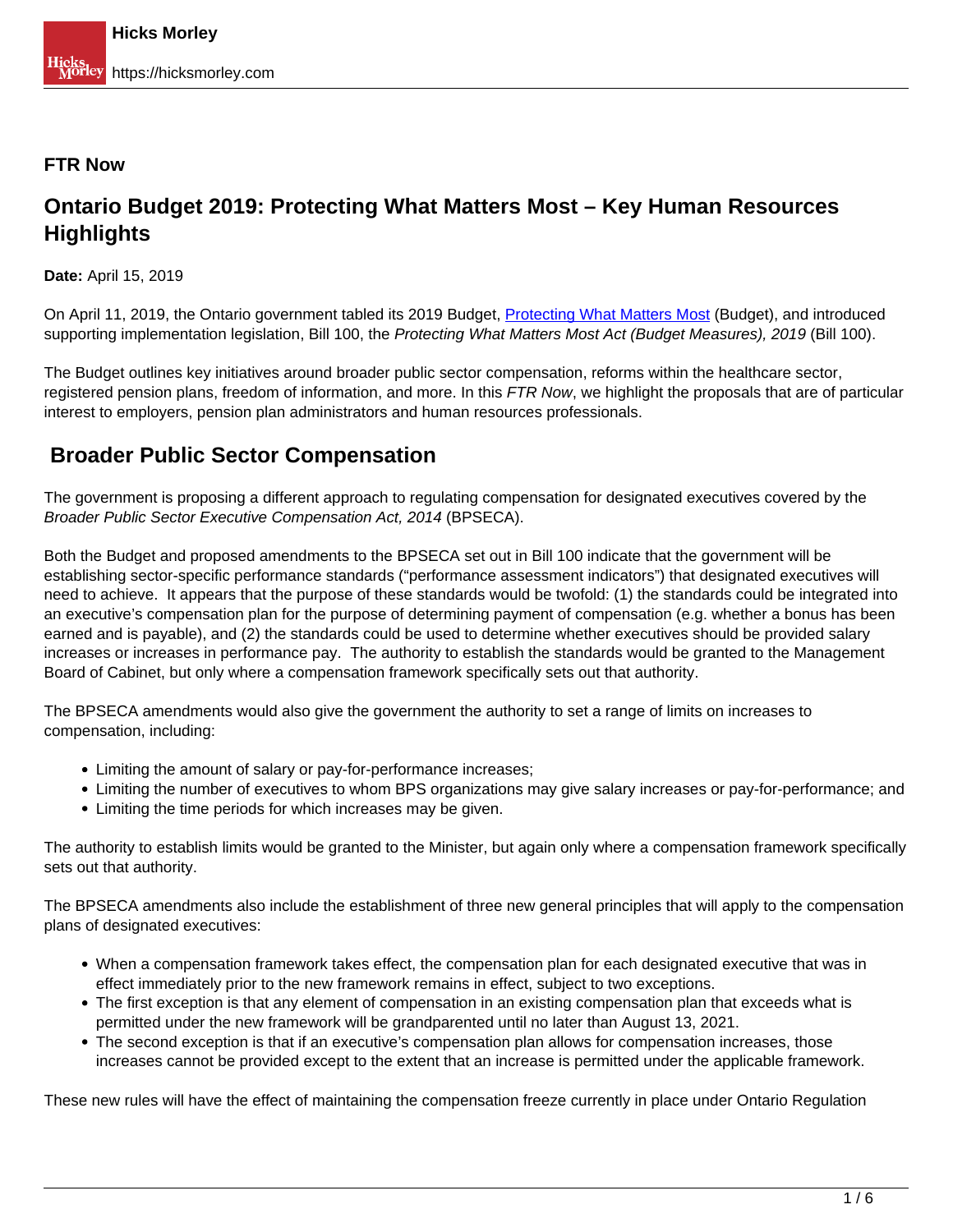406/18 until the government either amends the current framework to permit compensation increases or replaces it with a new framework (or frameworks) that allow for such increases. In either case, this would require new or amended regulations. In light of the statements in the Budget, it can be anticipated that any new or revised framework(s) may well grant authority to Management Board of Cabinet to establish performance standards, and to the Minister to establish limits on increases that may be paid.

By specifying a date for the end of the grandparenting period, the amendments suggest that if any future frameworks result in existing compensation plans providing overpayments to executives, the grandparenting period for such overpayments will also end no later than August 13, 2021 – i.e. less than 3 years from now. It is important to note that the BPSECA amendments give the government the authority to shorten the grandparenting period for any designated executive to a date earlier than August 13, 2021. Conversely, the government could also provide an exemption from the rule to a date beyond August 13, 2021.

Other changes to the BPSECA establish rules that will apply to newly created employers only.

The government will also be cleaning up earlier compensation restraint legislation by: (i) repealing Part II.1 of the Broader Public Sector Accountability Act, 2010 (BPSAA), (ii) repealing the Public Sector Compensation Restraint to Protect Public Services Act, 2010, and (iii) repealing certain transitional provisions in the Excellent Care for All Act, 2010 that permitted the compensation plans of hospital executives to be amended to include performance pay (which continues to be a requirement under that Act).

There is little indication in the Budget as to when new or revised frameworks will be implemented. The government appears to have committed to consulting with employers in setting the sector-specific standards, and that is presumably the first step in the process to new frameworks being developed.

The Budget also addresses other aspects of compensation in the broader public sector. As we previously reported, the government announced consultations with public sector employers and bargaining agents on how to best manage compensation growth in the public sector, with a view to exploring how compensation growth can be managed "in a way that results in wage settlements that are modest, reasonable and sustainable." Stakeholders may also ask questions and provide feedback in writing by May 24, 2019.

# **"Double Dipping" In The Post-Secondary Sector**

The Budget outlines government concerns respecting an increase in the average retirement age of faculty, and possible implications that may follow from slower employee renewal, including delayed introduction of new teaching methods, reduced employee diversity and higher payroll costs. To address this concern, the Budget proposes a new regime that would allow for the reduction, limitation and alteration of compensation paid to employees of post-secondary institutions who are in receipt of pension benefits related to post-secondary employment (often referred to as "double dipping"). [1]

To implement this regime, Bill 100 proposes amendments to the Ministry of Training, Colleges and Universities Act (MTCU Act) which would authorize regulations:

- respecting the reduction, limitation or alteration in the compensation payable to an employee of a post-secondary institution where the employee is continuing to be employed or is otherwise engaged, having either commenced receipt of a pension or made an election to transfer the commuted value of the employee's pension benefit out of a pension plan, where those pension benefits were derived from post-secondary employment, and
- establishing procedures, rules and methods that the employer is to use to reduce, limit or alter the amount, form or timing of compensation to be paid to the employee.

The amendments would also authorize regulations to: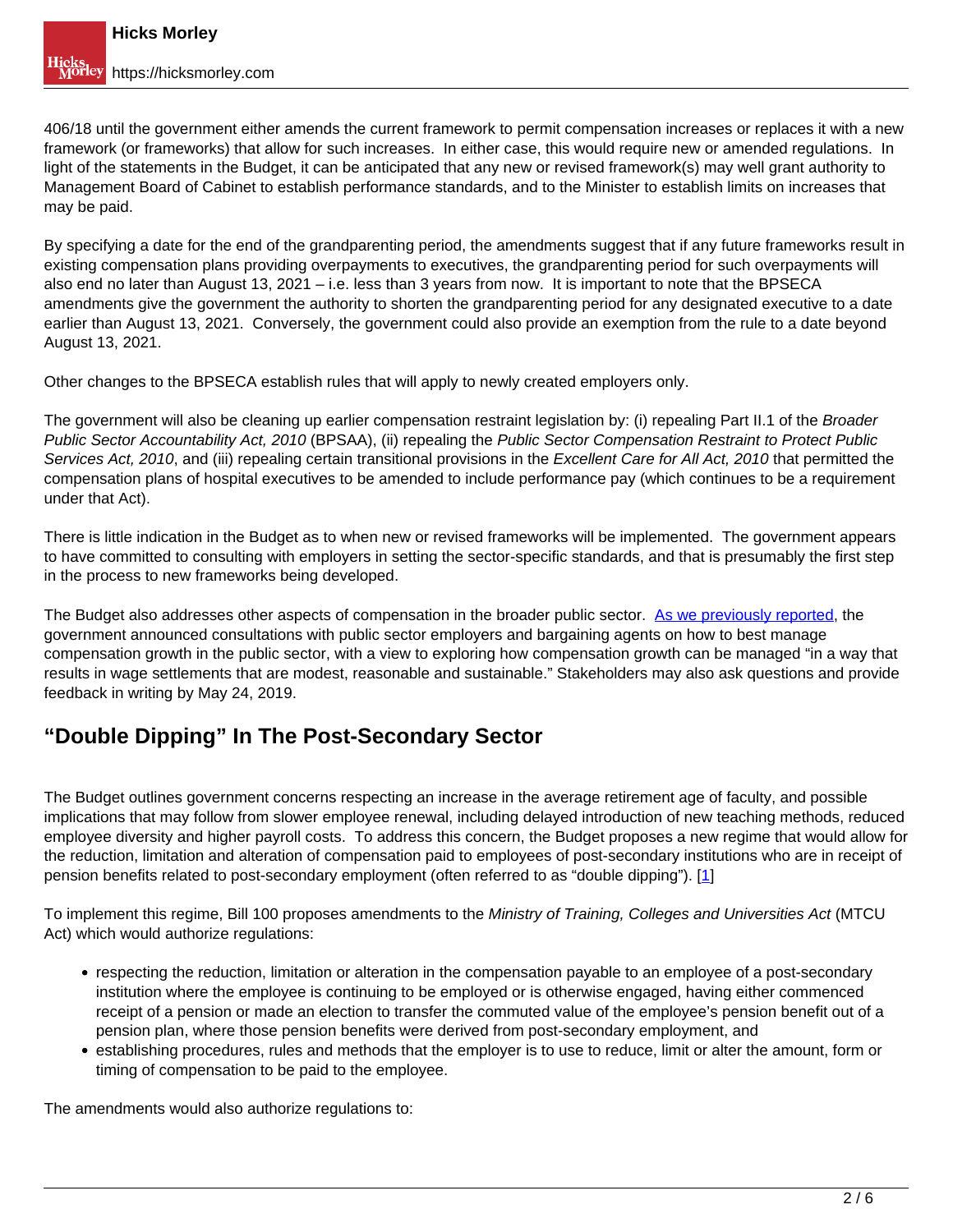- focus the application of these rules on specific employers and/or groups of employees.
- specify that the regulations prevail over any collective agreement, employment agreement or other agreement, including any such agreement in place when the regulations are made;
- authorize or require the disclosure, use and direct or indirect collection of personal information, including employment history and financial information, by the Minister, a post-secondary institution or any other person; and
- prescribe the employer's use of any savings resulting from the reduction to compensation and which place restrictions on the employer's ability to provide other compensation or benefits in lieu of the compensation that is reduced pursuant to the new rules.

The proposed amendments indicate that any regulations made pursuant to these new rules will apply notwithstanding provisions of the BPSAA, BPSECA, Colleges Collective Bargaining Act, Labour Relations Act, 1995, Employment Standards Act, 2000 and any other Act that is prescribed, except that the Pension Benefits Act (PBA) will continue to apply to the pension benefits earned by the employee.

The proposed amendments to the MTCU Act will, if adopted, come into force on Royal Assent. In the meantime, the government has indicated that it will consult with the post-secondary sectors on supporting regulations.

## **Health Sector and PSLRTA**

Bill 100 would make significant changes to the Public Sector Labour Relations Transition Act, 1997 (PSLRTA). On the day that Bill 100 receives Royal Assent, it will repeal those provisions of PSLRTA that create an expanded notion of "health services integration" and replace it with a more limited scope of application to two types of events:

- The amalgamation of two or more health service providers; and
- The transfer of all or substantially all of the assets of one health service provider to another.

Consequential amendments will repeal provisions in the Connecting Care Act, 2019 that addressed how PSLRTA was to apply under the new healthcare regime being put in place by the government, thereby ensuring that the more limited scope of application set out above prevails. The Connecting Care Act, 2019 will be enacted by Bill 74, which is currently at Third Reading in the Legislature. See our prior FTR Now for more information on this initiative.

The effect of these changes should be a narrower range of healthcare integrations to which PSLRTA will apply, and the new scope of application should mean that PSLRTA will not apply to the mere transfer of services from one health provider to another. Of note, the government is not proposing to limit the application of the "partial integration" rules of PSLRTA, which may create some ambiguity in relation to how those provisions are intended to interact with the new limited scope of the Act. Similarly, where PSLRTA does not apply, trade unions may still allege a sale of business under the Labour Relations Act, 1995 in relation to a health services integration.

## **Reforms Affecting Registered Pension Plans**

The Budget touches on a number of proposed initiatives respecting registered pension plans and Bill 100 contains a number of proposed amendments to the PBA, as further described below. On April 11, 2019, the government also posted draft regulations under the PBA to implement long-outstanding amendments to the PBA that allow for defined contribution (DC) pension plans to provide variable benefits, and to support technical amendments made to the PBA in the Fall of 2018 to clarify the annuity discharge provision. We are preparing a separate update regarding these draft regulations.

#### **Clarifying Pension Contribution Holiday Rules**

The Ontario government announced in the Budget that it intends to amend the PBA to clarify the rules regarding contribution holidays taken by employers. In May 2018, provisions in the PBA came into force which restrict the use of surplus to reduce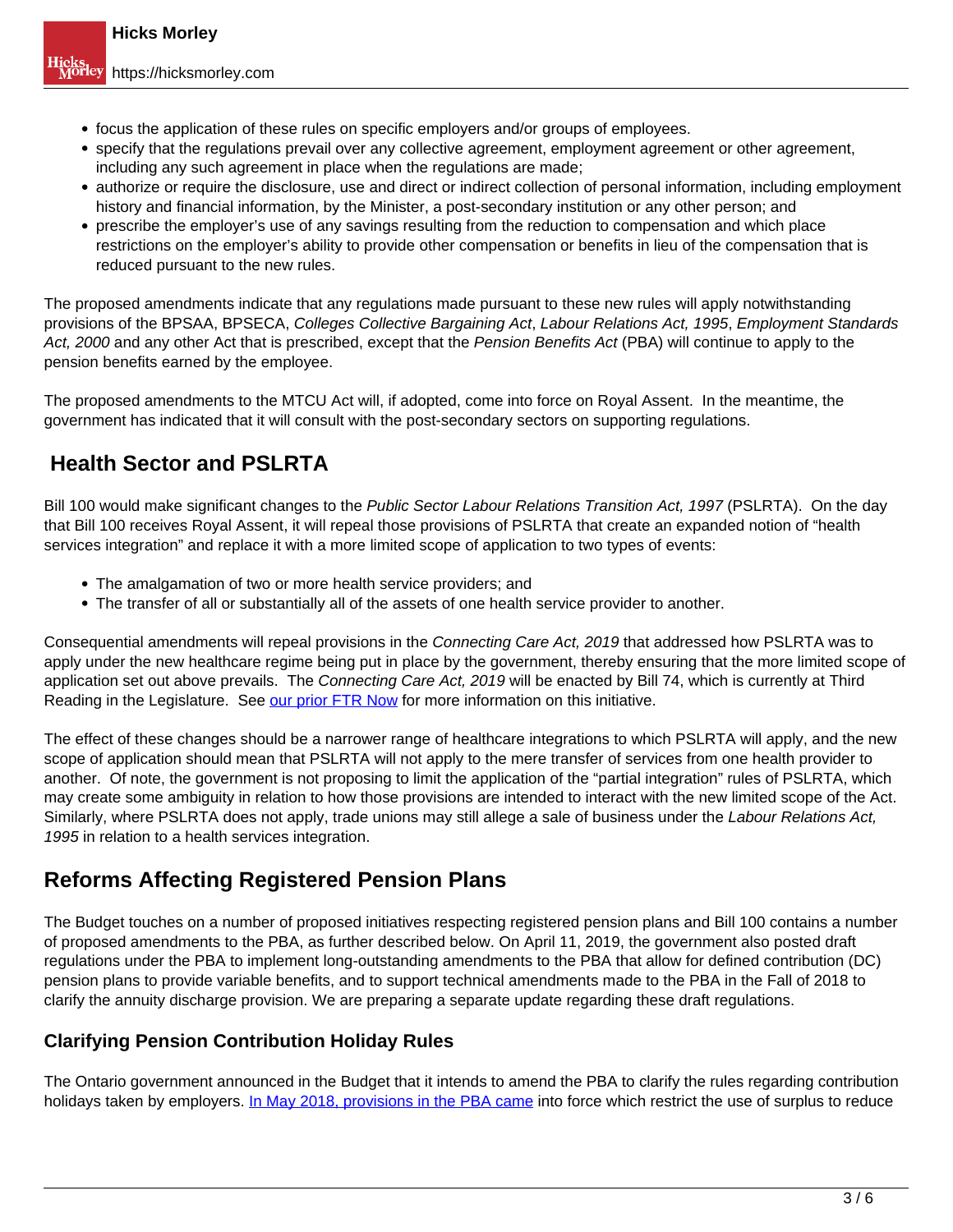normal cost contributions and contributions with respect to the provision for adverse deviation (PfAD) in respect of normal costs. In January 2019, the current Ontario pension regulator, the Financial Services Commission of Ontario (FSCO), published a policy position indicating that the new contribution holiday rules governed the application of prior year credit balances. Prior year credit balances allow an employer to apply excess contributions or pre-funded contributions to reduce normal cost contributions and contributions in respect of the PfAD, as well as special payments on any past service deficits. FSCO's policy position limits an employer's ability to apply a prior year credit balance where the conditions applicable to contribution holidays were not satisfied (i.e. the plan does not have available actuarial surplus). Historically, prior year credit balances could be applied regardless of whether or not a pension plan was in a surplus position.

Upon Royal Assent, Bill 100 will amend the PBA to clarify that the contribution holiday rules are not intended to restrict other provisions of the PBA or the PBA Regulations under which an employer may otherwise reduce normal costs contributions and contributions in respect of the PfAD. This clarification will be welcome news to employers.

#### **Expanding the Target Benefit Plan Framework**

 The Budget contains a commitment to respond to stakeholder feedback to move forward with extending the previously announced target benefit framework to more MEPPs, including those with non-unionized members. If passed, Bill 100 would amend the PBA to allow an employer's obligation to contribute to the target benefit plan in fixed amounts to be outlined in either a collective agreement or other document(s) that creates or supports the plan, subject to other conditions that may be prescribed. The Budget indicates that this proposal is intended to apply to the not-for-profit sector.

### **Multi-Employer Pension Plan (MEPP) Exemption**

Also applicable to the not-for-profit sector, Bill 100 contains an amendment to the PBA to clarify that if all the participating employers of a pension plan are affiliates within the meaning of either the Ontario Business Corporations Act or, subject to it coming into force, the Ontario Not-for-Profit Corporation Act, 2010, the plan will not qualify as a MEPP.

#### **Embracing Electronic Communication**

 The Budget indicates that the government is considering amending the PBA to permit plan administrators to default to the use of electronic communications to provide members and other plan beneficiaries with prescribed communications, unless a hardcopy communication is requested. Currently, the PBA allows prescribed information to be sent by electronic means only if the requirements of the Ontario Electronic Commerce Act, 2000 are satisfied and the recipient has provided consent to receive communications by electronic means in advance.

### **Expanding Use of Electronic Beneficiary Designations**

Bill 100 also includes proposed amendments to the Ontario *Insurance Act* that will, if passed, allow insurers to accept electronic beneficiary designations, without reference to the requirements of Ontario's Succession Law Reform Act. The Budget indicates that these changes are meant to provide consistency with the previously reported changes to the PBA, which were recently made to permit pension plan administrators to accept electronic beneficiary designations.

The proposed amendments to the *Insurance Act* would subject an insurer's ability to accept electronic beneficiary designations to further prescribed requirements in the *Insurance Act*, the requirements of the Ontario Electronic Commerce Act, 2000, and any rules imposed by the Financial Services Regulatory Authority of Ontario (the soon-to-be new financial services sector regulator, replacing FSCO).

### **Freedom of Information**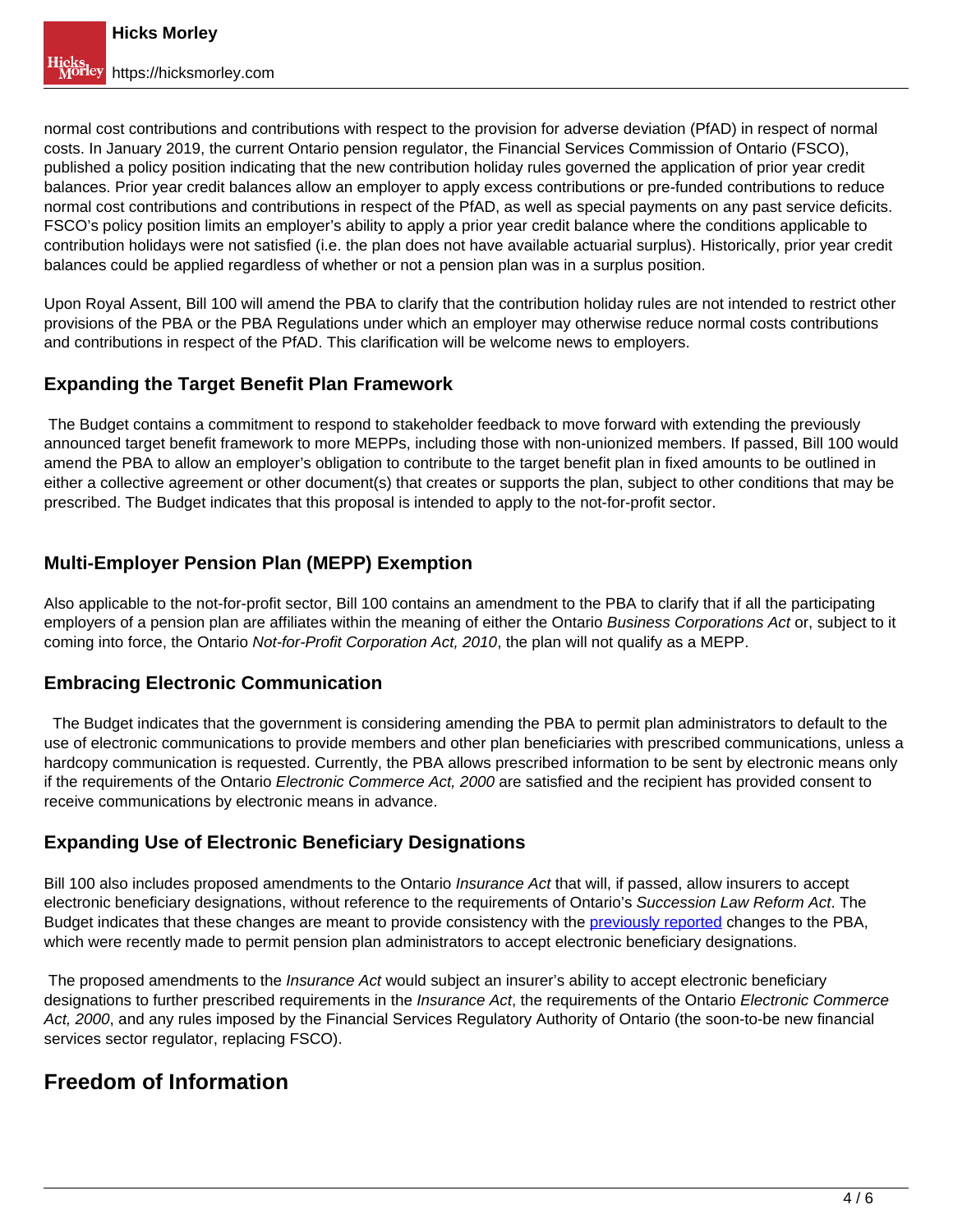Bill 100 addresses freedom of information in two ways.

First, Bill 100 would enact a new statute, the Tribunal Adjudicative Records Act, 2019, which would govern access to records related to adjudicative tribunals and their decision-making processes. Certain records – for example, applications, written submissions and transcripts of oral evidence, among others – would be publicly available, subject to any confidentiality order made in accordance with a test set out in new Act. Other records, including personal notes, draft decisions, draft orders and communications related to draft decisions or draft orders, would be excluded from the scope of the new Act.

Bill 100 would amend the Freedom of Information and Protection of Privacy Act (FIPPA) to ensure that the records excluded from the new Act would also be excluded from the application of FIPPA.

Second, Bill 100 would amend FIPPA to allow for the creation of government "data integration units," which would be authorized to collect and use personal information and personal health information for the purpose of compiling information to enable analysis in relation to:

- Management or allocation of resources
- Planning for the delivery of programs and services
- Evaluation of programs and services.

Data integration units would be either wholly situated within a government ministry or shared between ministries. They would be able to collect information from a range of sources, including institutions under FIPPA and institutions under the Municipal Freedom of Information Protection of Privacy Act (MFIPPA). The units would be permitted to collect certain types of excluded information, including information related to:

- Labour and employment information of the employees of institutions governed by FIPPA;
- Information held by the Archives of Ontario and the archives of educational institutions;
- Prosecution records; and
- Adoption records.

 The amendments contemplate significant oversight by the Information and Privacy Commissioner, including the establishment of data standards that must be applied.

### **Regulatory Reform**

#### **Financial Services Regulatory Authority (FSRA)**

The Budget identifies June 2019 as the month by which FSRA will be fully operational, including the amalgamation with the Deposit Insurance Corporation of Ontario (DICO). The Budget reiterates that FSRA will be focused on regulating more efficiently and reducing regulatory burden, and also indicates that the government is considering providing FSRA additional rule-making authority in its role as Ontario's pension regulator.

In addition, Bill 100 proposes amendments to the Financial Services Regulatory Authority Act, 2016 (FSRA Act), Financial Services Commission of Ontario Act, 1997 (FSCO Act) and PBA that, if adopted, would address certain transitional and operational matters, including:

- **Rule-Making Authority:** When exercising its rule-making authority, FSRA will be required to provide a notice containing a qualitative and quantitative analysis of the anticipated costs and benefits of each proposed rule. This will be in addition to the existing requirement under the FSRA Act to post a notice that includes a description of the anticipated costs and benefits of a proposed rule;
- **Business Plans:** FSRA will be required to prepare annual business plans and to provide these to both the Minister of Finance and the public; and